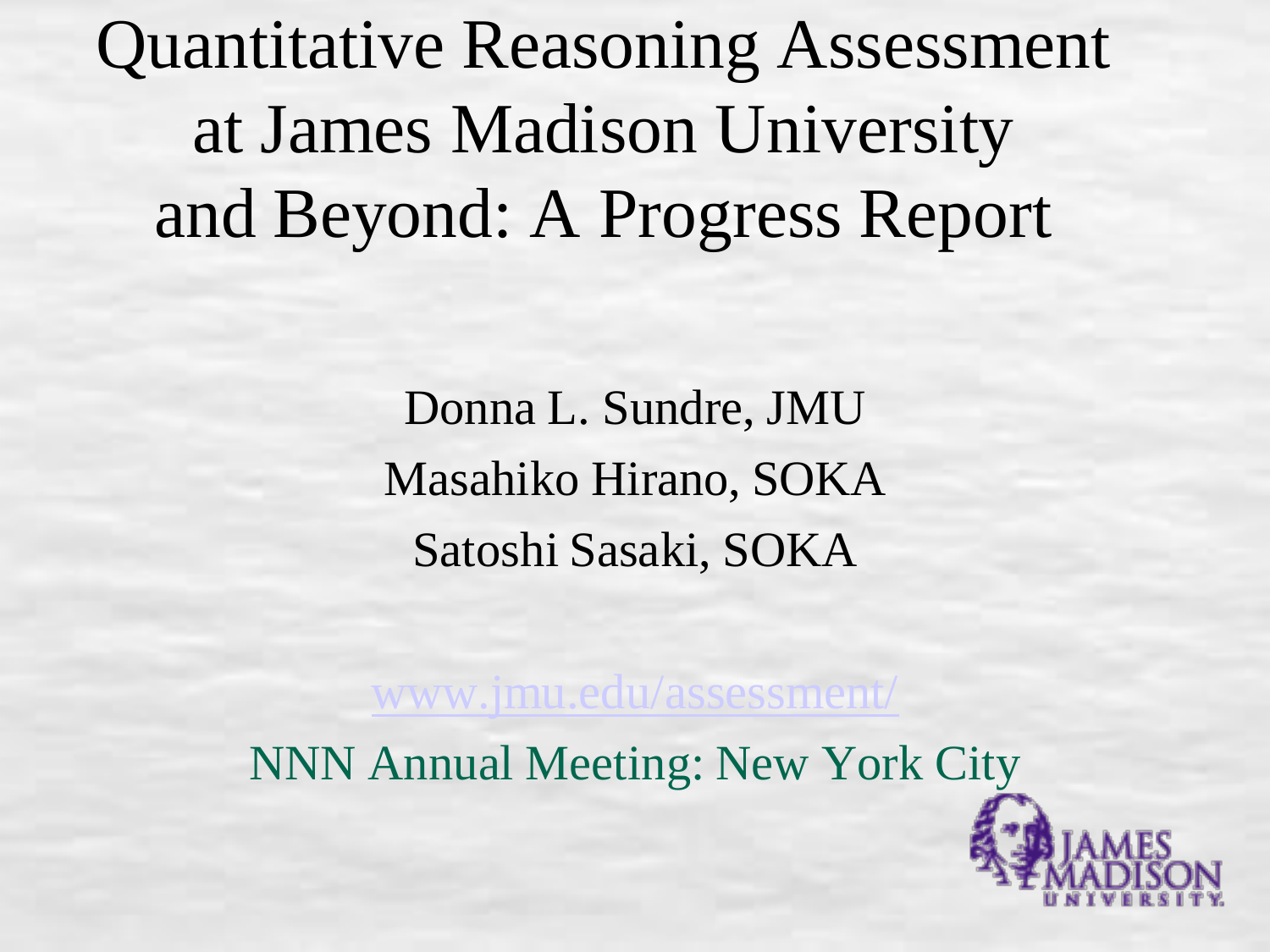# Quantitative Reasoning Test (QR-9):

Turning Japanese…….

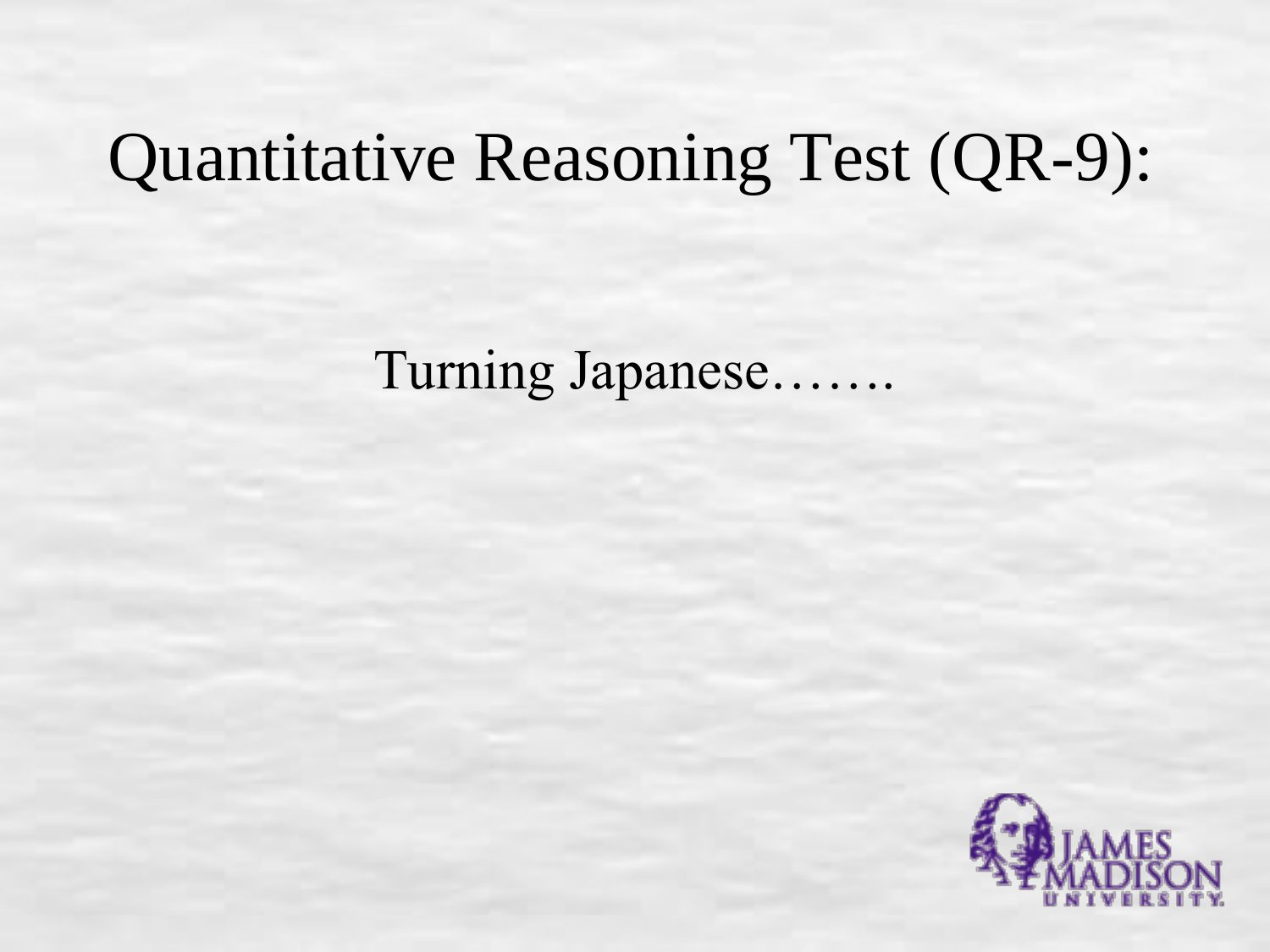# General Education: Assessment of Scientific and Quantitative Reasoning

- These are among the skills most valued by employers
- What could be more important than Quantitative Reasoning?
- These are thinking skills, not math computation skills
- We want these skills to last a life time
- We had the opportunity to partner with Soka University in Japan

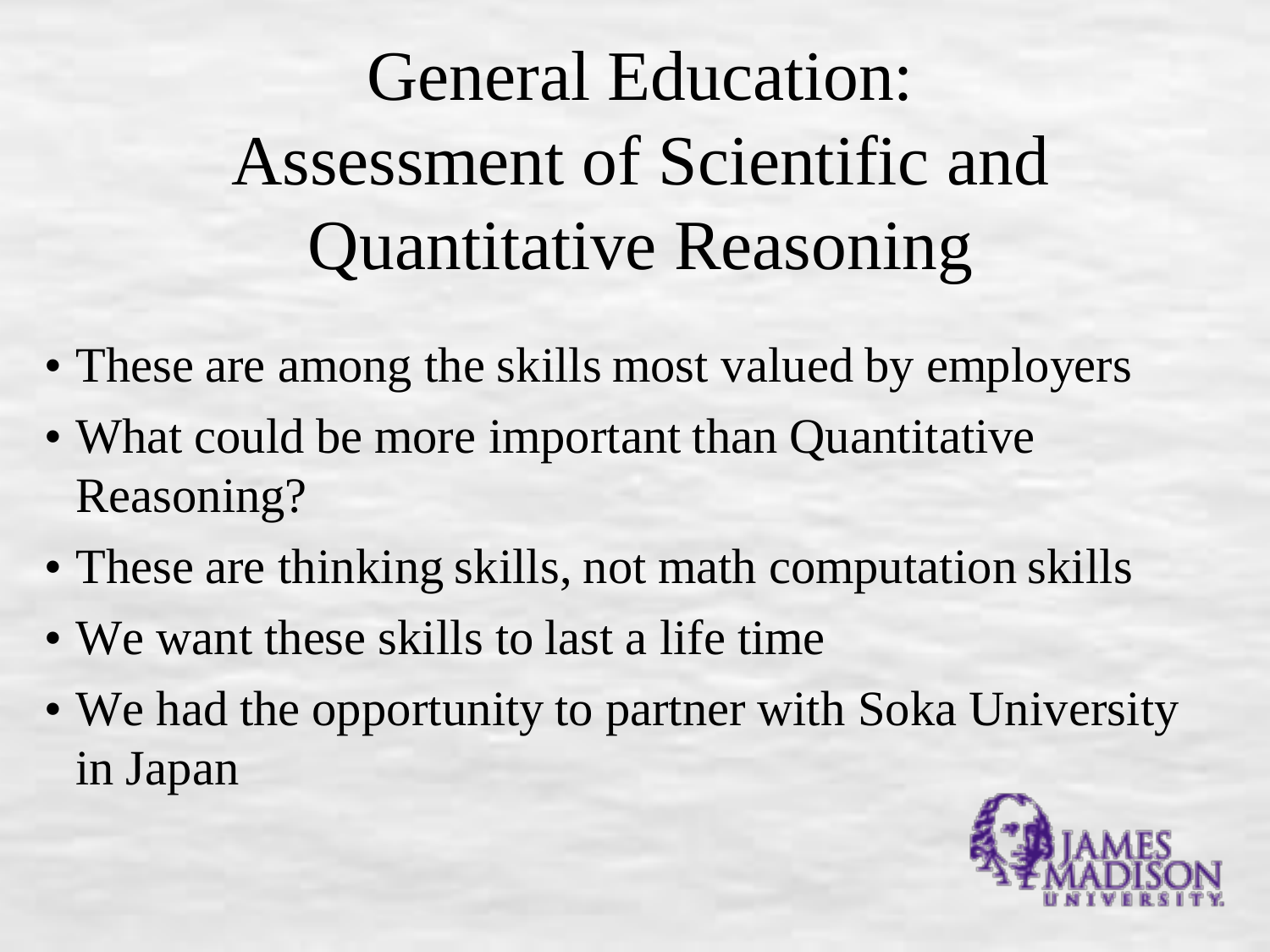## Our Collaboration Results:

- All measures converted to metric
- A data collection design for SOKA
- Placement of test on web server
- Review and pilot of test by SOKA faculty
- Successful administration of test to students
- Comparisons of results for several samples

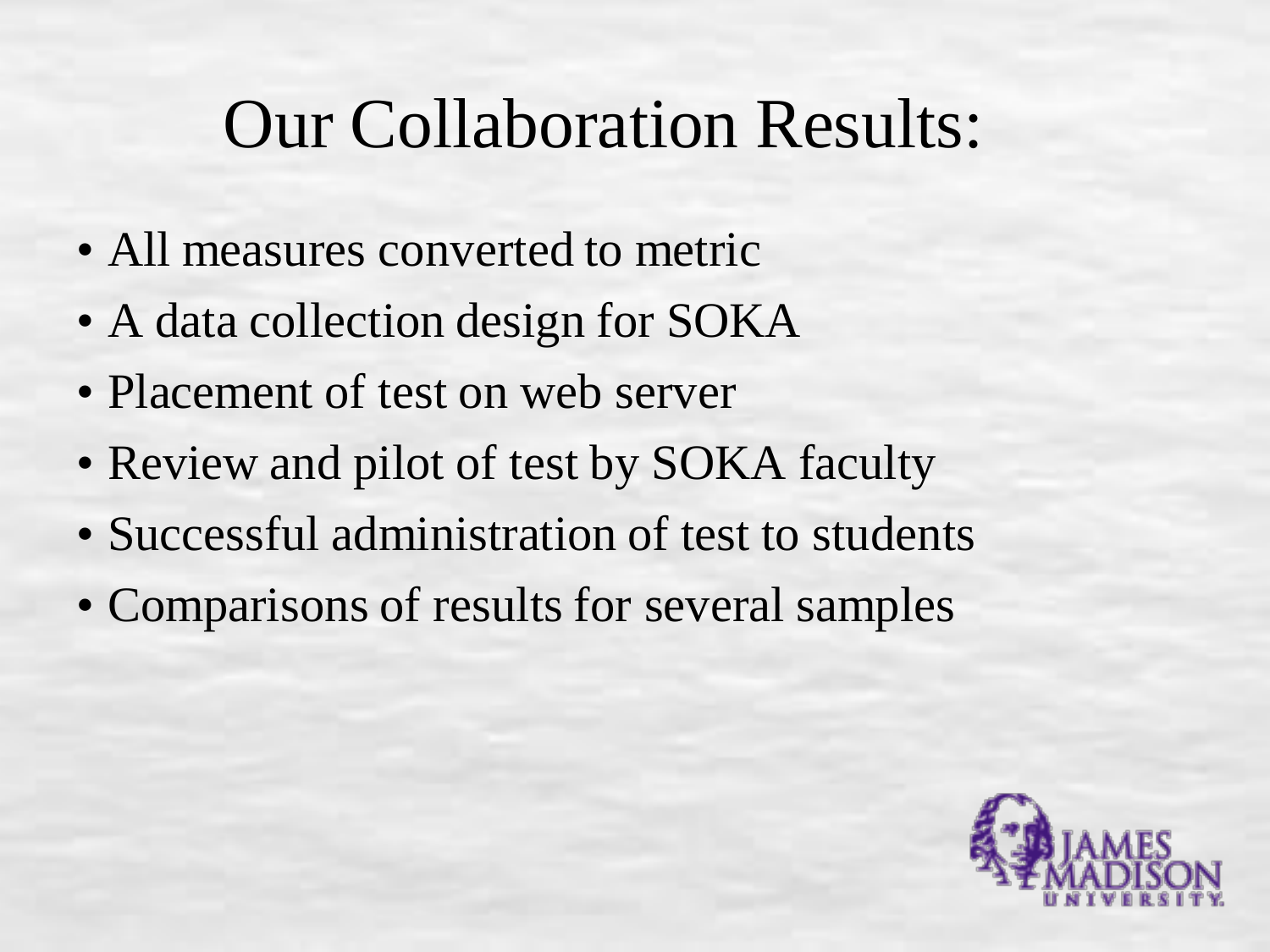## QR Goes Metric

 Conversations with Soka University-Tokyo, Japan

**Example 2 Sequest** Conversion of items to metric scalars Miles to Kilometers Pounds to Kilograms Inches to Centimeters > "Miles per gallon" to "Kilometers per liter" Thought about a full translation to Japanese

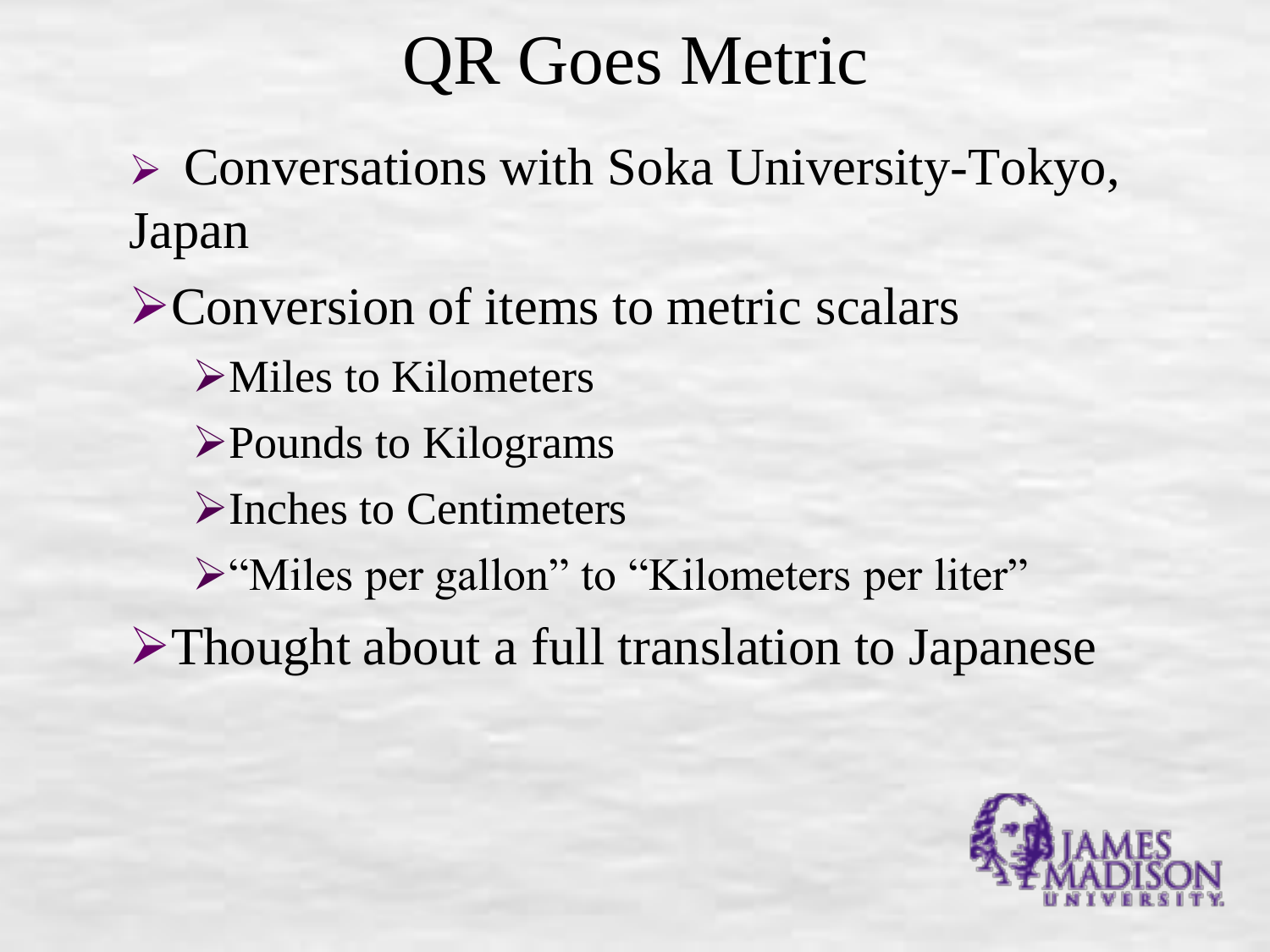### Results from our Studies

### >Three student samples

Soka University: N=26 Honors Students

Global Citizenship Program: 14 First-year; 12 Sophomores

#### $\rightarrow$  JMU: N=1,072 Sophomore/Juniors Random sample from Spring 2012 Assessment Day

#### JMU: N=219 Senior STEM Majors  $\triangleright$  Physics, Chemistry, Biology & Psychology

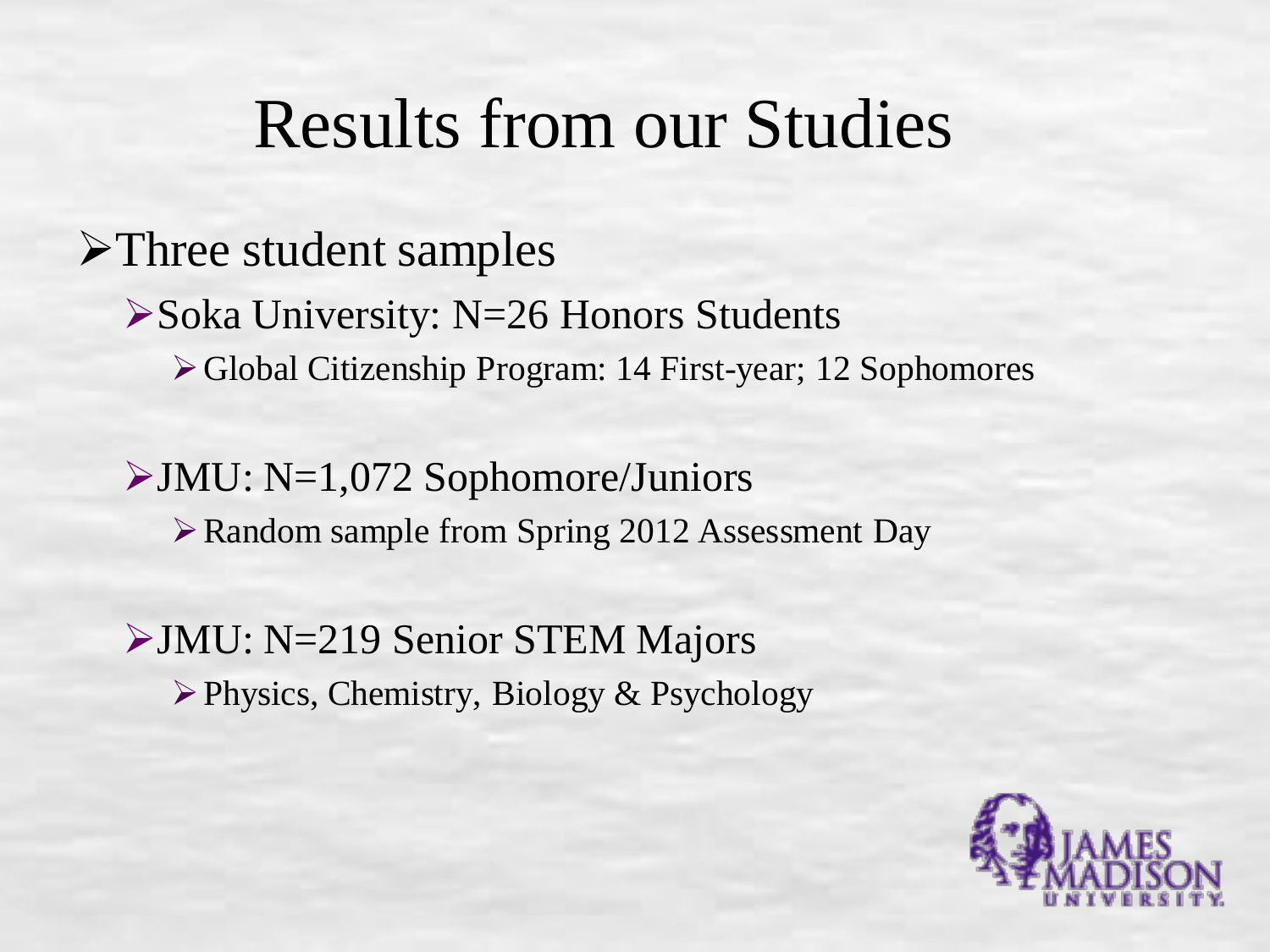# Student Learning Objectives

 $\triangleright$  This is the Engine that drives assessment

### **QR Learning Objectives:**

- 1. Use graphical, symbolic, and numerical methods to analyze, organize, and interpret natural phenomenon.
- 2. Discriminate between association and causation, and identify the types of evidence used to establish causation.

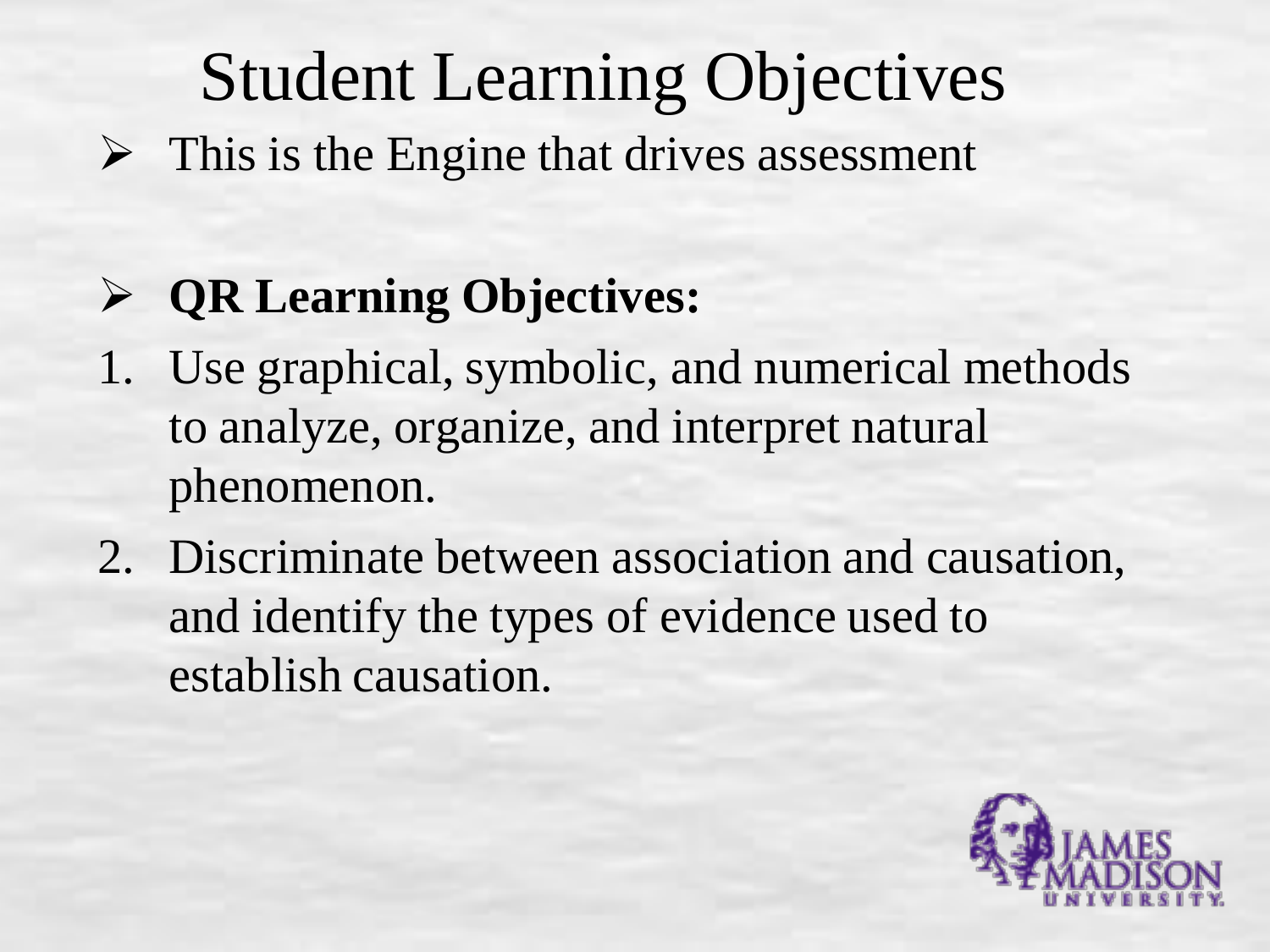# Soka University Honors Students

| <b>Learning Objectives</b>                                                                                                        | <b>Items Assessing</b><br><b>Objective</b> | <b>Scores</b>                             |
|-----------------------------------------------------------------------------------------------------------------------------------|--------------------------------------------|-------------------------------------------|
| <b>5.</b> Use graphical, symbolic, and<br>numerical methods to analyze,<br>organize, and interpret natural<br>phenomenon.         | $2-13, 18-26$<br>$(21$ items)              | $M = 15.12 (72\%$ correct)<br>$SD = 1.90$ |
| <b>6. Discriminate between association</b><br>and causation, and identify the types<br>of evidence used to establish<br>causation | 1, 14-17, 20, 23-26<br>$(10$ items)        | $M = 5.88$ (59% correct)<br>$SD = 1.51$   |
| <b>Quantitative Reasoning</b>                                                                                                     | $1 - 26$<br>$(26$ items)                   | $M = 18.62$ (72% correct)<br>$SD = 2.52$  |

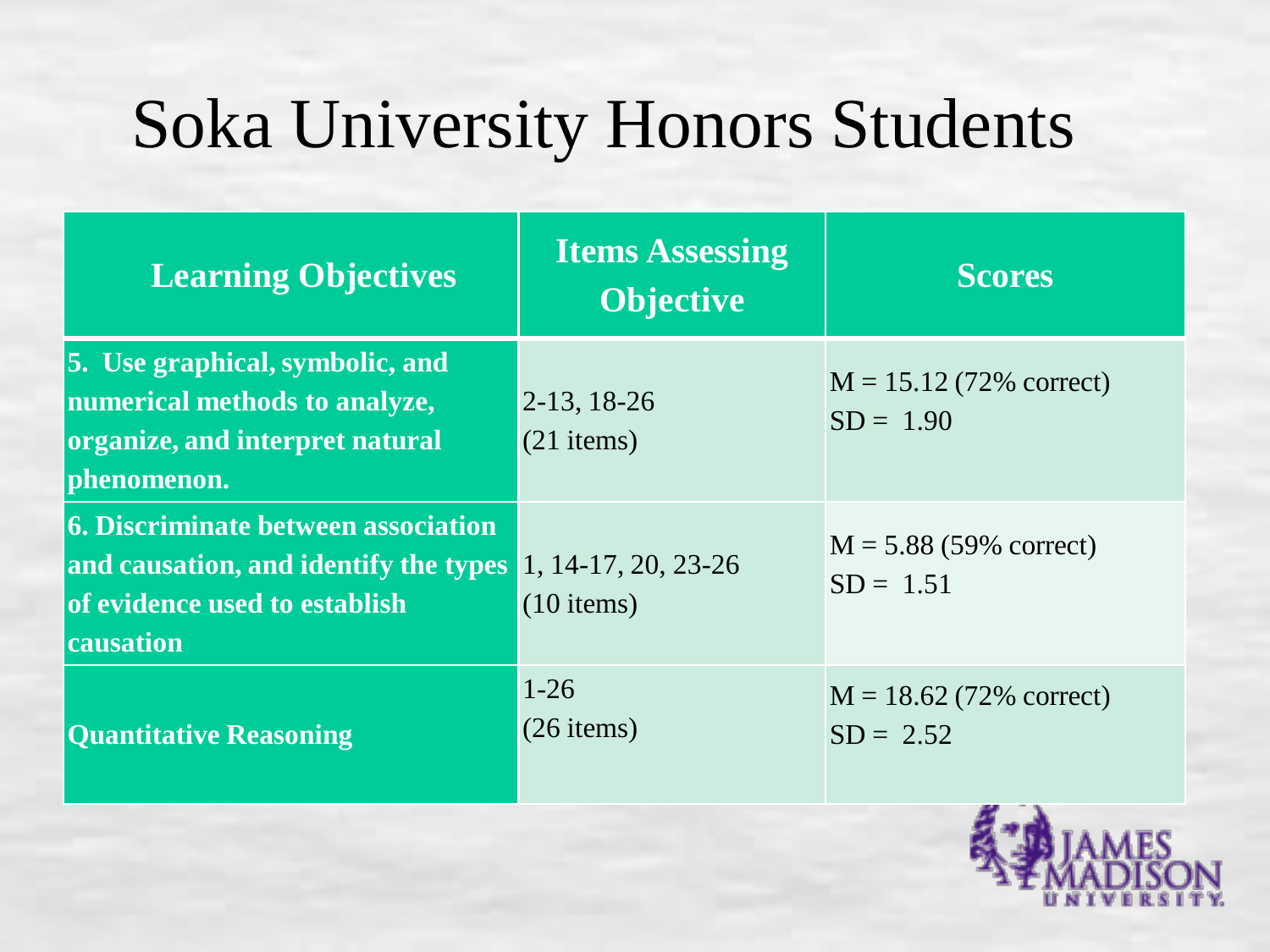# JMU Sophomores/Juniors

| <b>Learning Objectives</b>                                                                                                        | <b>Items Assessing</b><br><b>Objective</b> | <b>Scores</b>                             |
|-----------------------------------------------------------------------------------------------------------------------------------|--------------------------------------------|-------------------------------------------|
| <b>5.</b> Use graphical, symbolic, and<br>numerical methods to analyze,<br>organize, and interpret natural<br>phenomenon.         | $2-13, 18-26$<br>$(21$ items)              | $M = 13.68 (65\%$ correct)<br>$SD = 3.08$ |
| <b>6. Discriminate between association</b><br>and causation, and identify the types<br>of evidence used to establish<br>causation | 1, 14-17, 20, 23-26<br>$(10$ items)        | $M = 6.13$ (61% correct)<br>$SD = 1.88$   |
| <b>Quantitative Reasoning</b>                                                                                                     | $1 - 26$<br>$(26$ items)                   | $M = 17.59(68\%$ correct)<br>$SD = 3.74$  |

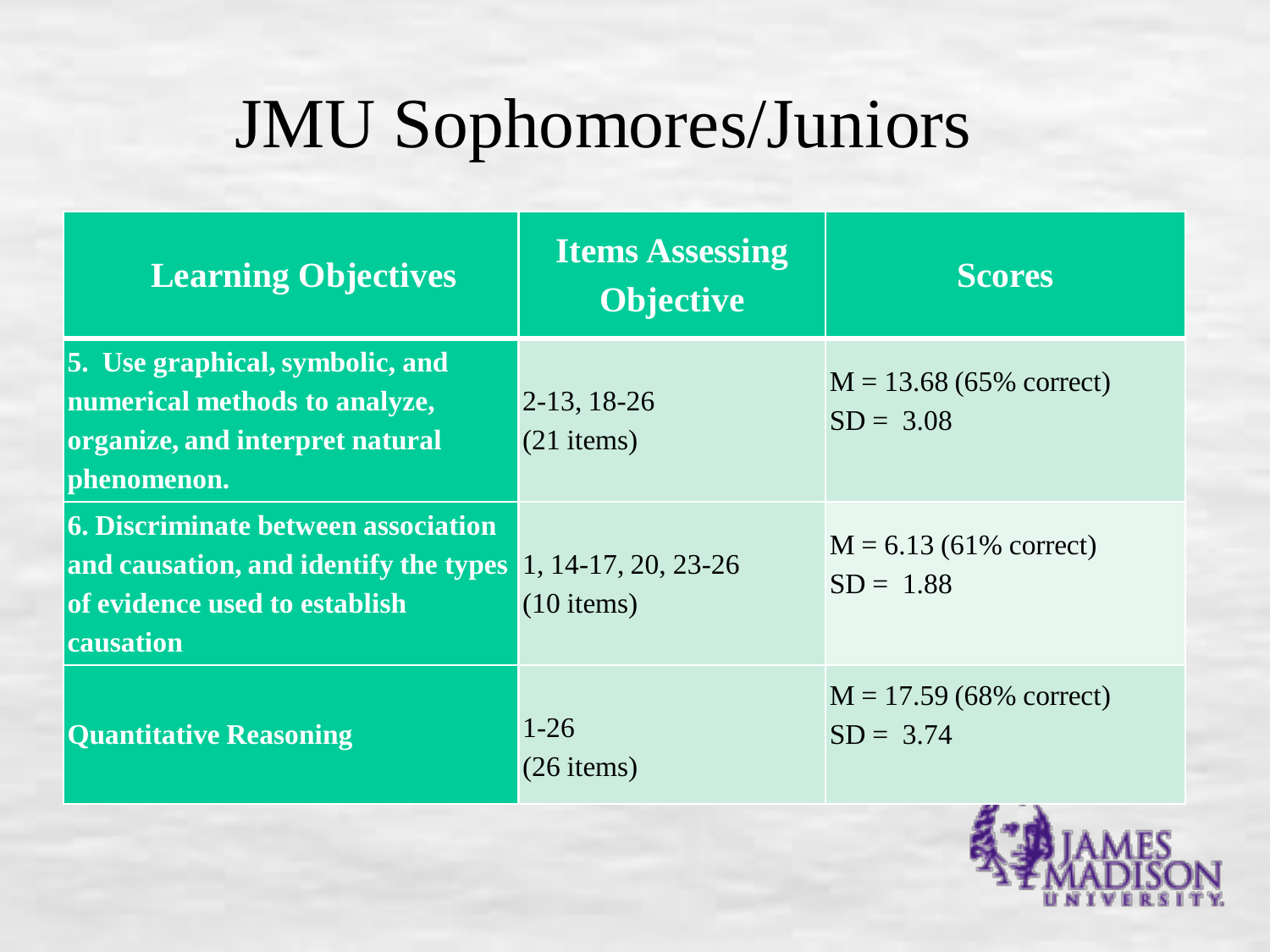# JMU Seniors

| <b>Learning Objectives</b>                                                                                                                                   | <b>Items Assessing</b><br><b>Objective</b> | <b>Scores</b>                             |
|--------------------------------------------------------------------------------------------------------------------------------------------------------------|--------------------------------------------|-------------------------------------------|
| 5. Use graphical, symbolic, and<br>numerical methods to analyze,<br>organize, and interpret natural<br>phenomenon.                                           | $ 2-13, 18-26$<br>$(21$ items)             | $M = 15.32 (73\%$ correct)<br>$SD = 2.69$ |
| <b>6. Discriminate between association</b><br>and causation, and identify the types 1, 14-17, 20, 23-26<br>of evidence used to establish<br><b>causation</b> | $(10$ items)                               | $M = 7.03$ (70% correct)<br>$SD = 1.76$   |
| <b>Quantitative Reasoning</b>                                                                                                                                | $1-26$<br>$(26$ items)                     | $M = 19.59 (75\%$ correct)<br>$SD = 3.09$ |

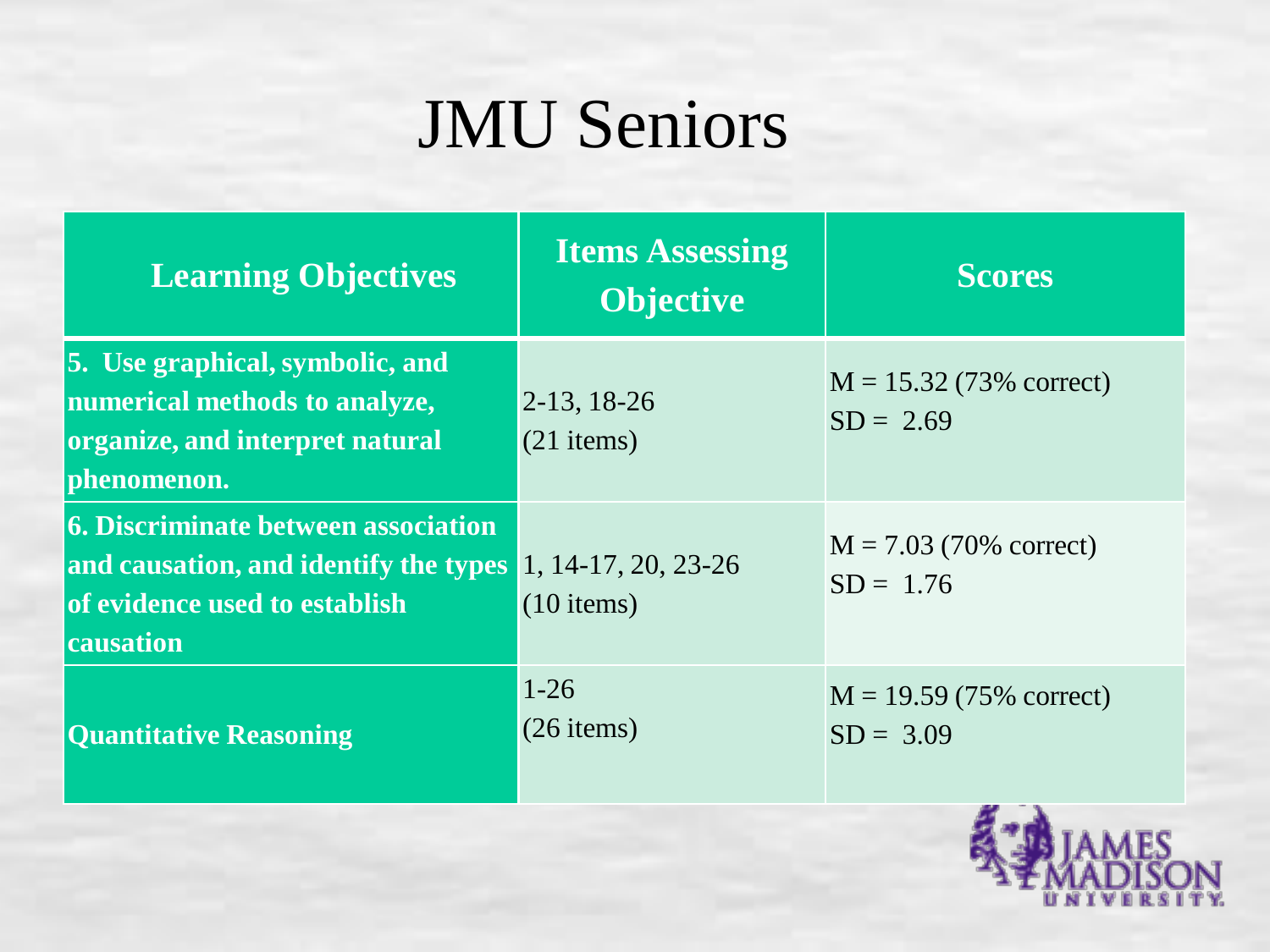

#### **QR-9 Scores for Soka University and JMU Students**

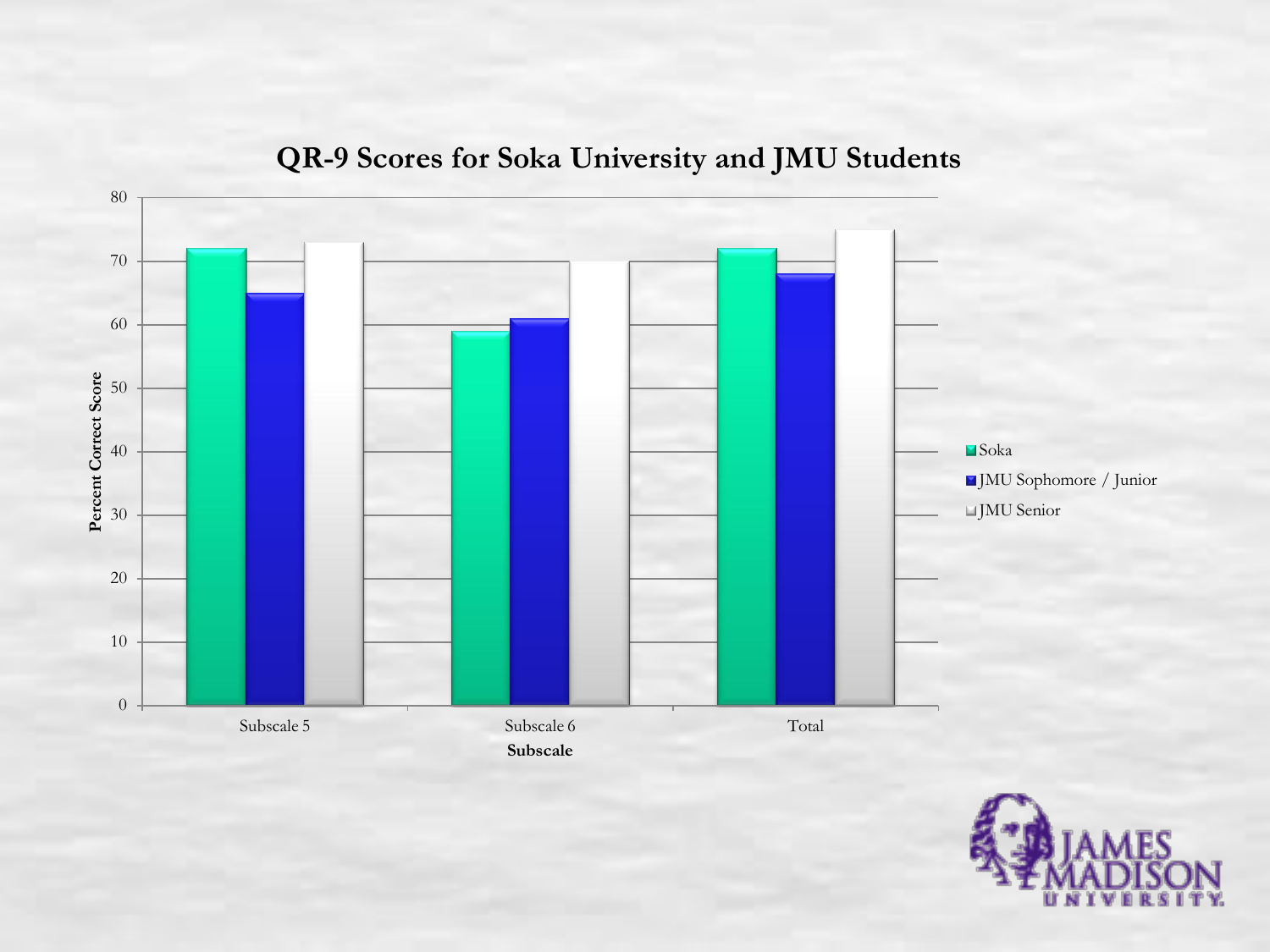## Conclusions

- The Soka students performed brilliantly
- **≻The QR Test operated effectively in Japan**
- JMU seniors score a little bit higher than our sophomores—and slightly higher than Soka Honors students
- $\triangleright$  We see similar patterns in scores with students scoring slightly lower on Objective 6-discrimination between correlation and causation
- $\triangleright$  We are exploring this finding at JMU with faculty